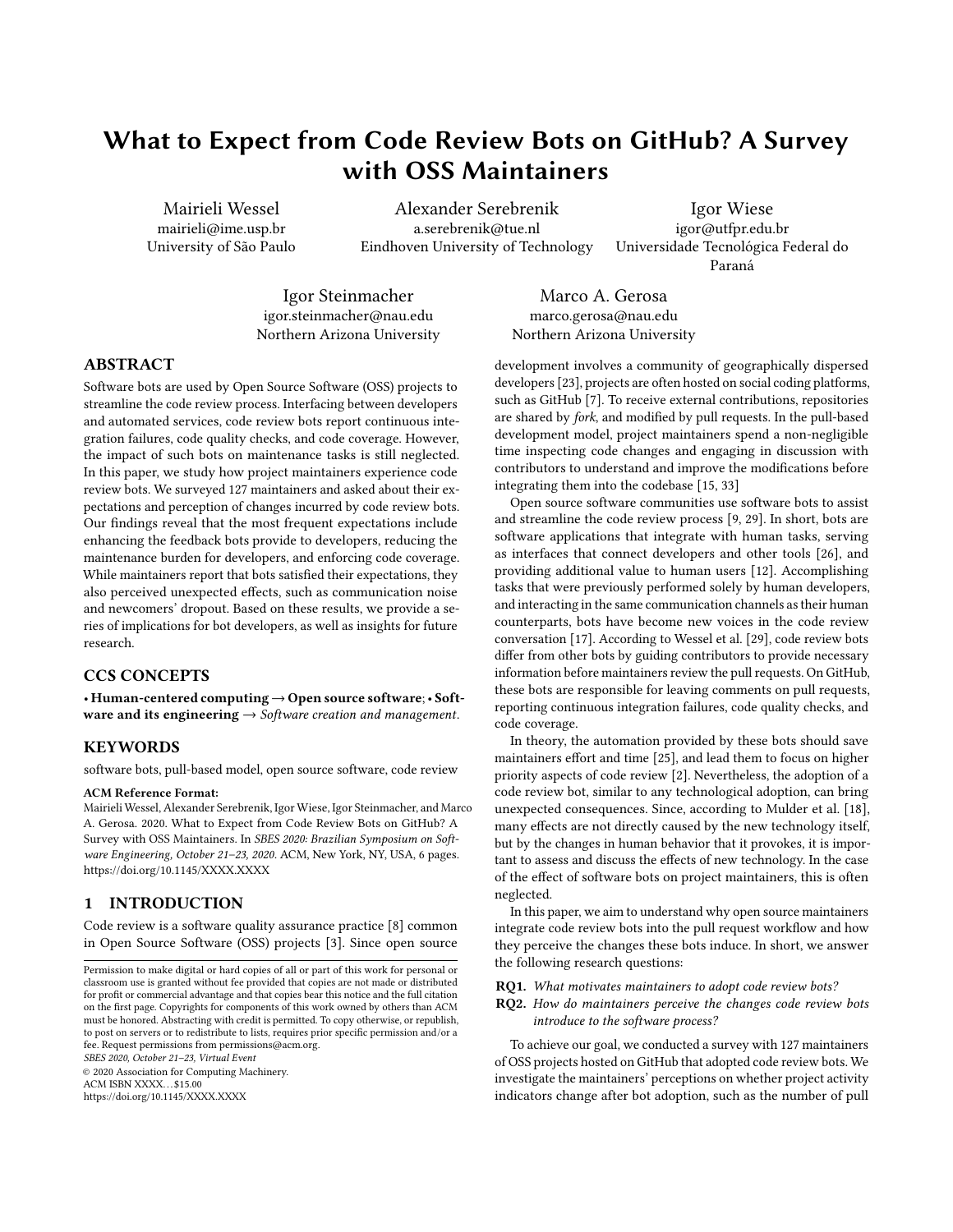requests received, merged, and non-merged, number of comments, and the time to close pull requests.

Analyzing the survey results, we found that maintainers were predominantly motivated by reducing their effort on tedious tasks to allow them to focus on more interesting ones, and enhancing the feedback communicated to developers. Regarding the changes introduced by the bot, we noted that less manual effort was required after adoption, a high-quality code was enforced, and pull request review sped up. However, four maintainers also reported unexpected aspects of bot adoption, including communication noise, more time spent on tests, newcomers' dropout, and bots impersonating maintainers, which stressed out contributors.

Our contributions are twofold: (i) a set of maintainers' motivations for using a bot to assist the code review process; and (ii) a discussion of how maintainers see the impact of bot introduction and support. These contributions may help maintainers anticipate bots' effects on a project, and guide bot developers to consider the implications of new bots as they design them. Our findings, while preliminary, can suggest research hypotheses on the impact of code review bots on the code review process in open source projects, which follow-up studies can support or refute.

## 2 BACKGROUND AND RELATED WORK

Software bots have been designed to assist with the technical and social aspects of software development activities [\[13\]](#page-5-15), including communication and decision-making [\[25\]](#page-5-12). Basically, these bots act as a conduit between software developers and other tools [\[25\]](#page-5-12). Wessel et al. have shown that bot adoption is indeed widespread in OSS projects hosted on GitHub [\[29\]](#page-5-8). GitHub bots have been developed to be integrated into the pull request workflow to perform a variety of tasks beyond code review support [\[31\]](#page-5-16). These tasks include repairing bugs [\[17,](#page-5-11) [27,](#page-5-17) [28\]](#page-5-18), refactoring the code [\[32\]](#page-5-19), recommending tools [\[4\]](#page-5-20), detecting duplicated development [\[20\]](#page-5-21), updating dependencies [\[16\]](#page-5-22), and fixing static analysis violations [\[5\]](#page-5-23).

Despite their increasing popularity, understanding the effects of bots is a major challenge. Storey and Zagalsky [\[25\]](#page-5-12) and Paikari and van der Hoek [\[19\]](#page-5-24) highlight that the potential negative impact of task automation through bot technology is still neglected. While bots are often used to avoid interruptions to developers' work, they may lead to other, less obvious distractions [\[25\]](#page-5-12). Additionally, Liu et al. [\[14\]](#page-5-25) claim that bots may have negative impacts on the user experience of open source contributors, since the needs and preferences of maintainers and contributors are not the same. While previous studies provide recommendations on how to evaluate bots' capabilities and performance [\[1,](#page-5-26) [4\]](#page-5-20), they do not draw attention to the impact of bot adoption on software development or on how software engineers perceive the bots' effects.

Wessel et al. [\[29\]](#page-5-8) investigated the usage and impact of software bots to support contributors and maintainers with pull requests. After identifying bots on popular GitHub repositories, the authors classified these bots into 13 categories according to the tasks they perform. The third most frequently used bots are code review bots. Wessel et al. [\[30\]](#page-5-27) also employed a regression discontinuity design on OSS projects, revealing that the bot adoption increases the number of monthly merged pull requests, decreases monthly non-merged pull requests, and decreases communication among developers.

Prior work has also investigated the impact of continuous integration (CI) and code review tools on GitHub projects [\[6,](#page-5-28) [11,](#page-5-29) [34\]](#page-5-30). While Zhao et al. [\[34\]](#page-5-30) and Cassee et al. [\[6\]](#page-5-28) investigated the impact of the Travis CI tool's introduction on development practices, Kavaler et al. [\[11\]](#page-5-29) turned to the impact of linters, dependency managers, and coverage reporter tools. Our work extends the literature by providing an understanding of why code review bots are being adopted and the effects of such adoption, focusing on the perceptions of open source maintainers

## 3 STUDY METHODOLOGY

We conducted a survey to obtain insights on how open source maintainers perceive the impact of using code review bots on pull requests and the effects of these bots on the project activities.

### 3.1 Survey Design

We first identified OSS projects hosted on GitHub that at some point had adopted at least one code review bot [\[29\]](#page-5-8). To find these projects, we queried the GHTorrent dataset [\[10\]](#page-5-31), searching for projects that had received comments on pull requests from any of the code review bots identified by Wessel et al. [\[29\]](#page-5-8). For each project, we determined when a bot was introduced based on the date of the bot's first comment. Afterwards, we contacted maintainers who merged more than one pull request before and after the bot adoption. To avoid duplicate invitations, we kept only the first record of maintainers who appeared in more than one project. Our initial target population comprised 1, 960 maintainers of projects that adopted code review bots and made their e-mail addresses publicly available via the GitHub API.

To increase survey participation, we followed the best practices described by Smith et al. [\[21\]](#page-5-32), such as sending personalized invitations and allowing participants to remain anonymous. The survey was set up as an online questionnaire, and it was sent on September 18, 2019. We received answers for 3 months and sent a reminder on October 2019. Participation was voluntary, and the estimated time to complete the survey was 10 minutes. We received answers from 127 maintainers, while the delivery of 26 messages failed. For this survey, we had a response rate of  $\simeq$  6.55%, which is consistent with other studies in software engineering [\[22\]](#page-5-33).

Our maintainers' survey had three main questions, which we made publicly available.<sup>[1](#page-1-0)</sup> In summary, we asked maintainers about their expectations and perception of changes caused by the adoption of a code review bot. Regarding the changes in the software process level, we asked maintainers about the same activity indicators studied by Wessel et al. [\[29\]](#page-5-8): the number of opened, merged, and non-merged pull requests, number of comments, and the time to close pull requests.

#### 3.2 Data analysis

We used a card sorting approach [\[35\]](#page-5-34) to qualitatively analyze the answers to the open-ended questions Q1 and Q3. Two researchers conducted card sorting in two steps. In the first step, each researcher analyzed the answers (cards) independently and applied codes to each answer, sorting them into meaningful groups. This step was followed by a discussion meeting until reaching a consensus on the

<span id="page-1-0"></span><sup>1</sup>[https://zenodo.org/record/3992379#.Xz1\\_iSlKg3E](https://zenodo.org/record/3992379#.Xz1_iSlKg3E)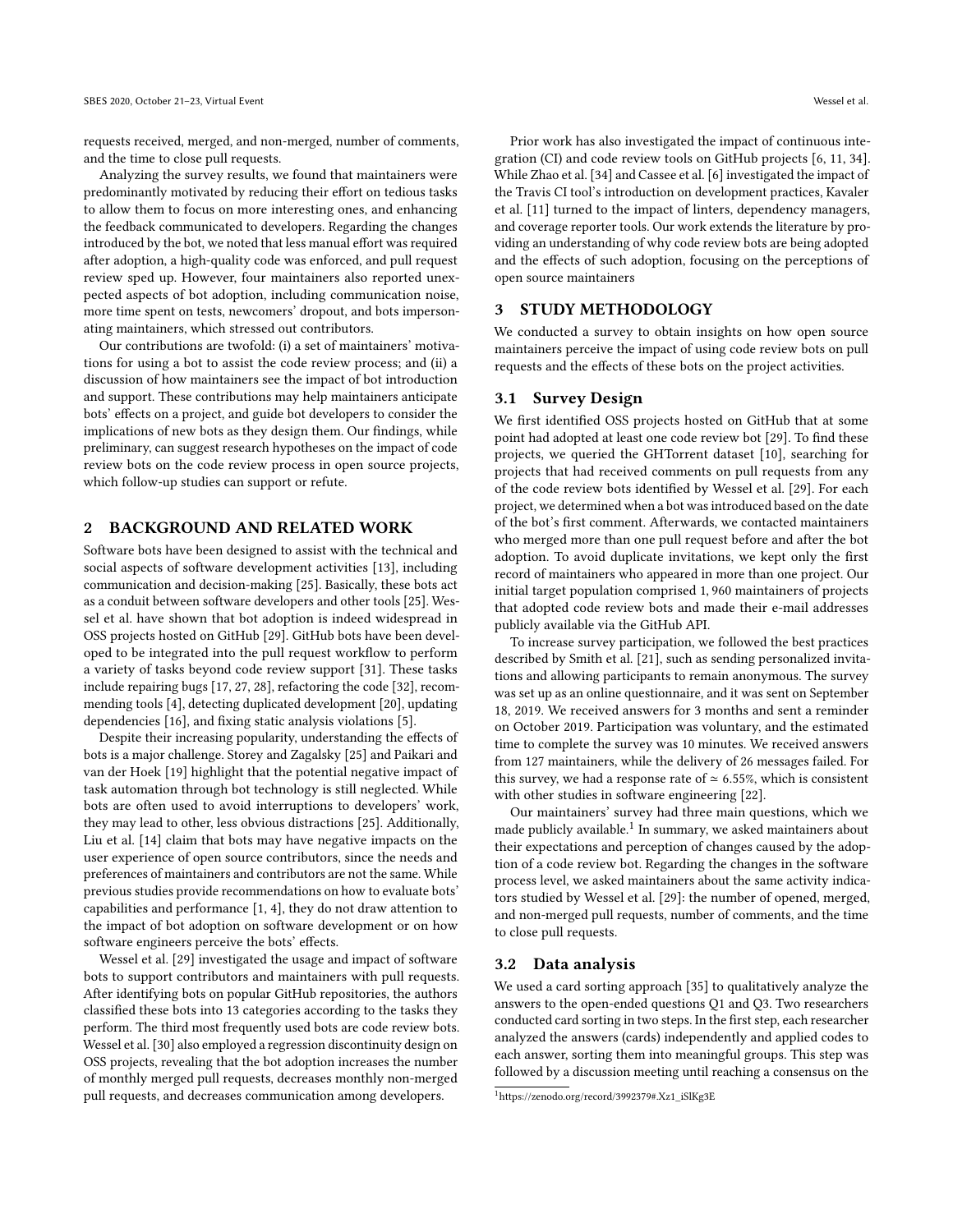<span id="page-2-0"></span>What to Expect from Code Review Bots on GitHub? A Survey with OSS Maintainers SBES 2020, October 21-23, Virtual Event

Table 1: Reasons for adoption of code review bots

| Reasons                             | $#$ of answers $(\%)$ |
|-------------------------------------|-----------------------|
| Enhance feedback to developers      | 31 (24.4%)            |
| Reduce maintainers effort           | $30(23.6\%)$          |
| Enforce high code coverage          | 22 (17.3%)            |
| Automate routine tasks              | 20 (15.7%)            |
| Ensure high-quality standards       | 20 (15.7%)            |
| Detect change effects               | 7(5.5%)               |
| Curiosity                           | $5(3.9\%)$            |
| Improve interpersonal communication | $5(3.9\%)$            |
| Lack of available tools             | $5(3.9\%)$            |
| Outside contributor's suggestion    | $2(1.6\%)$            |

code names and categorization of each item. At the end of this process, the answers were sorted into high-level groups. In the second step, the researchers analyzed the categories, aiming to refine the classification and group-related codes into more significant, higherlevel categories and themes. We used open card sorting, meaning we had no predefined codes or groups; the codes emerged and evolved during the analysis process. In addition, we quantitatively analyzed closed-ended question (Q2) to understand developers' perceptions of the impact of bots on pull requests.

## 4 RESULTS

In this section, we report our main findings.

## 4.1 Maintainers' Motivations to Adopt a Code Review Bot

We asked maintainers what made them decide to start using bots to support code review activities. Four participants (3.15%) did not report any reason. The other answers were grouped into 10 categories, as can be seen in Table [1.](#page-2-0)

From the maintainers' perspective, the most recurrent motivation relates to enhancing the feedback to developers (31 mentions). This category includes cases in which the respondents' desired to see both code review metrics and additional information "in a pretty and automated fashion" and "without having to go to another tool." Several respondents recognized the value of bot feedback for both reviewers and contributors: "bots write useful information as comments and you can analyze it without switching the context." In addition, other respondents pointed out the importance of "giving uniform feedback to all contributors" and "let[ting] contributors see how they affect the code." Another two respondents mentioned that this kind of feedback might also increase contributors' public accountability, giving reviewers "confidence that the author cares about testing" and about the quality of the code contribution.

Another recurrent reason regards reducing maintainers' effort (30 mentions). Several maintainers were motivated by the necessity to save time and reduce their own effort during the code review process. Most of them said that reducing maintainers' effort on trivial tasks, such as finding syntax errors and checking code style and coverage requirements, allows them to "spend more time on the important parts." Moreover, the feedback provided by a code

review bot helps maintainers avoid "repeating the same comments for each pull request."

With 22 mentions, *enforcing high code coverage* during the code review process was the third most common reason. In general, respondents mentioned that code review bots were adopted to help detect and prevent reduction in code coverage. They also mentioned that these bots "ensure good coverage to allow changes on the code base with high confidence that the project will continue to function as expected" since they "don't want to drop (significantly) in coverage." Respondents (20) also reported another related reason: ensure high-quality standards. Respondents said that using code review bots for "automating repetitive tasks ensures they get done, increasing code quality" and "reduce[s] the risk of bugs being missed by reviewers."

Several maintainers (20) were also motivated by automating routine tasks that previously were manually performed. Respondents mentioned the desire to automate routine tasks in order to structure the process of code review and "make the process more repeatable". The routine tasks include tracking the coverage and "automatically upload[ing] code coverage results to a 3rd-party service." Others provided more generic answers, briefly mentioning "automation."

maintainers were also motivated by *curiosity* to test a new technological tool and by a suggestion of an outside contributor. In the other five cases, our respondents were motivated by *improving*  $interpersonal$  communication, since "an automatic answer by a bot isn't taken personally" and "it is a friendly way to ensure quality." Moreover, a code review bot "improves interpersonal communication on pull requests and thus may reduce the chance a pull request is abandoned by the author."

Answer to RQ1. Maintainers reported 10 reasons for using code review bots. We found that several maintainers were motivated by enhancing the feedback to developers (24.4%), reducing their own efforts (23.6%), and enforcing high code coverage (17.3%).

#### 4.2 Maintainers' Perceptions of Bots Effects

We also asked maintainers about their perspective on the potential changes to their projects that the code review bot introduced. The answers followed a 5-point Likert scale with neutral, ranging from "Strongly disagree" to "Strongly agree." In Figure [1,](#page-3-0) we observe that most of the respondents did not agree with the expected impact of bot adoption on pull requests, considering the five studied activities indicators: number of pull requests received, merged, and nonmerged; number of comments; and the time to close pull requests.

Most of the respondents claimed that there is no relation between the number of pull requests and the presence of the bot; they stated that the amount of opened pull requests "depends on bugs or features for the software." However, one respondent claimed that it could lead to an increase in the number of pull requests, and "a better experience for everyone involved (which might eventually lead to repeat contributors)." Regarding merged and non-merged pull requests, maintainers claimed that these trends are typically "human factors" unrelated to bot adoption. One maintainer believed that the ability to filter out contributions that reduce code quality also reduces the merge rates of pull requests.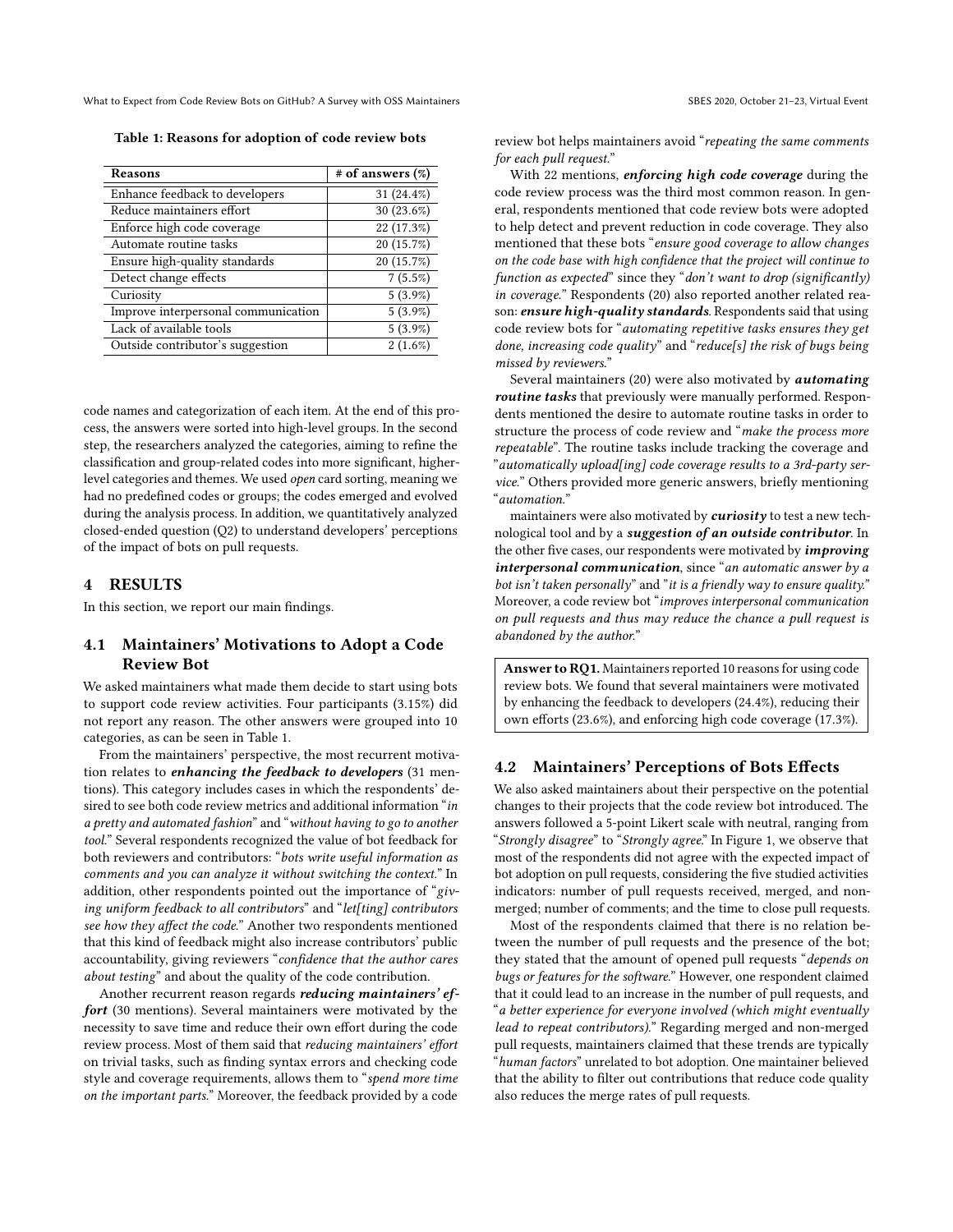<span id="page-3-0"></span>

Figure 1: Maintainers' perspectives on the effects of bot adoption on pull requests activities

Respondents (36%) perceived an increase in the number of comments made to pull requests after bot adoption. One respondent claimed that this increase occurs because contributions that drastically reduce the coverage stimulate the exchange of comments between maintainers and contributors. Another maintainer explained that the number of comments increased because maintainers and "contributors started discussing how to best test something."

Maintainers believe (41% of them) that the code review bot helped decrease the time-to-close pull requests. One respondent did not agree with the statement, and left a comment telling us that the code review bot actually increased the time to merge pull requests, due to the need for additional time to write tests and obtain a stable code. Another maintainer commented that the bot increases the time to merge the contributions, though to them "it is not perceived as a bad thing."

We also openly asked maintainers about the changes introduced by the adoption of code review bots on the maintenance process and in the project itself. Twenty-three participants (18.1%) did not report any change. The other responses were grouped into 13 categories, as can be seen in Table [2.](#page-3-1)

The most recurrent reported change is that the adoption of code review bots requires less manual labor from maintainers (33 mentions). In general, respondents mentioned that the maintenance process is easier when they have fewer manual tasks to perform, because they "need to spend less time on it." The maintainers also suggest that bots could help reduce the number of human resources necessary to complete a task, which makes "it easier by reducing the number of review comments, general feedback and manual quality assurance required for a successful merge." Nevertheless, maintainers are also aware of the implications that "automation like this is always prone to non-fatal error."

Several maintainers (20) noticed changes in the quality of the contributions received, reporting that the bot helps to *enforce* highquality code. In one example, a respondent mentioned that "the introduction of bots increased the quality of the code seen by maintainers in the initial review since contributors got timely (a few minutes) feedback about parts that failed basic quality standards such as missing tests, missing documentation, incorrect style, or broken <span id="page-3-1"></span>Table 2: Changes to the maintenance process introduced by code review bot adoption

| Changes                                                 | $#$ of answers $(\%)$ |
|---------------------------------------------------------|-----------------------|
| Less manual labor required from maintainers             | 33 (25.9%)            |
| Bots enforce high-quality code                          | 20 (15.7%)            |
| Bots increase code coverage                             | 16 (12.6%)            |
| Faster pull request review                              | 16 (12.6%)            |
| Bots help identify missing tests                        | 10 (7.8%)             |
| Bots help with standardization                          | $8(6.3\%)$            |
| Bots improve the quality of code review                 | 7(5.5%)               |
| Bots provide consistent and immediate                   | 7(5.5%)               |
| feedback                                                |                       |
| Bots reduce communication barriers                      | $5(3.9\%)$            |
| Newcomers feel intimidated                              | 2(1.5%)               |
| Bots impersonate human developers                       | $1(0.7\%)$            |
| Bots introduce communication noise                      | $1(0.7\%)$            |
| Testing starts to require more time than<br>development | 1(0.7%)               |

functionality." Another 6 respondents also realized positive effects on the quality of the code review process, which "translate in a more efficient code review and more robust codebase in the long term."

Since one of the most common reasons to adopt a code review bot is to enforce code coverage, unsurprisingly, 16 respondents mentioned the *increase in the code coverage* after adoption. Most of the respondents reported that these bots help to "encourage to add more tests" when "the coverage is not good enough." One respondent stated the importance of the awareness of code coverage: "the effects are visible to the contributors, and they will generally resolve any decreased coverage in the pull request." Additionally, one respondent claimed that the bot feedback also "spurred further pull requests to increase coverage."

Another bot adoption effect is that reviewing pull requests became faster, which was reported by 16 maintainers. Three respondents mentioned that faster reviews lead to faster merging. A respondent stated that high-quality pull requests were more quickly identified since "the human review step was always started with a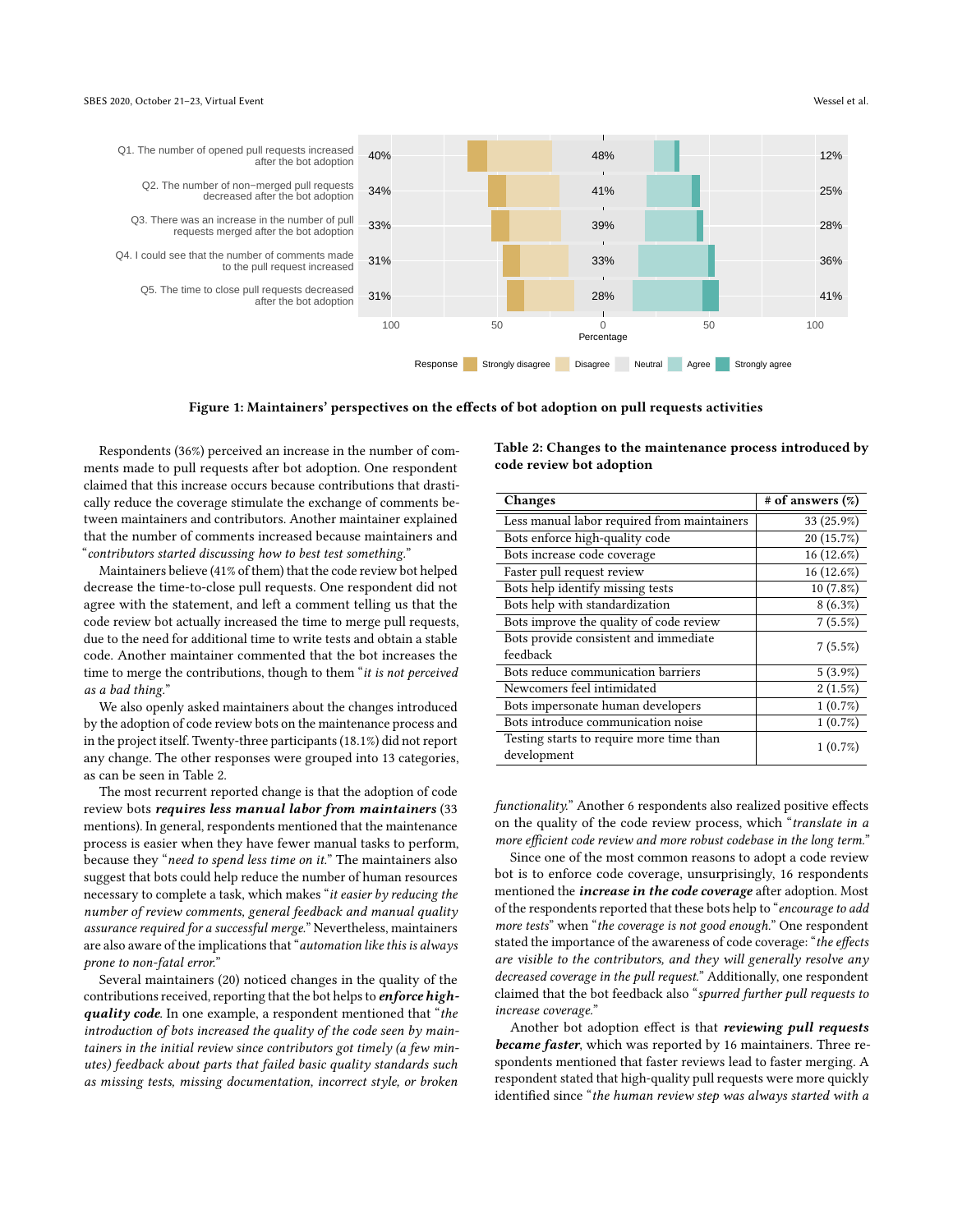What to Expect from Code Review Bots on GitHub? A Survey with OSS Maintainers SBES 2020, October 21-23, Virtual Event

baseline level of quality" and thus merged faster. In addition, another maintainer reinforced the efficiency of this process: "some of the bots do it so well, that we can merge pull requests immediately after opening it." In addition, 7 maintainers also reported that the quality of the code review process improved.

Other categories, although less recurrent, called our attention to the negative effects reportedly caused by bot adoption. One respondent said that **bots intimidate newcomers**, since some newcomers close their pull requests after a bot comment. Another believes that, for a newcomer, receiving an assessment "you let coverage go down," instead of a "thanks for your contribution," "can be a little daunting." Respondents also mentioned that after adoption testing started to require more time than development and the bot's comments introduced noise. Another respondent said that a bot can impersonate human developers due to bots' strict rules, which stressed out contributors.

Answer to RQ2. Among the positive changes incurred from code review bots, maintainers reported that less manual labor was required after bot adoption (25.9%) and bots enforced highquality code (15.7%). The negative effects include communication noise, more time spent with tests, newcomers' dropout, and bots impersonating maintainers.

## 5 DISCUSSION AND IMPLICATIONS

Adding a code review bot to a project can represent the desire to better communicate with developers, helping contributors and maintainers be more effective, and achieving improved interpersonal communication, as already discussed by Storey and Zagalsky [\[25\]](#page-5-12). In fact, our results reveal that the predominant reason for using a code review bot is to improve the feedback communicated to developers. Moreover, maintainers are also interested in automating code review tasks to reduce the maintenance burden and enforce high code coverage.

Most of the maintainers' perceptions of how bots impact on maintenance are in line with the reported motivations. Indeed, maintainers started to spend less effort on trivial tasks, allowing them to focus on more important aspects of code review. Furthermore, code review bots guide contributors toward detecting change effects before maintainers triage the pull requests [\[29\]](#page-5-8), ensuring high-quality standards and a faster code review. Bots' feedback provides an immediate and clear sense of what contributors need to do to have their contribution reviewed. Maintainers also noted that contributors' confidence increased when a code review bot provided situational awareness [\[25\]](#page-5-12), indicating standards, language issues, and coverage to contributors.

On the one hand, adopting a bot save maintainers' costs, time, and effort during the code review activities. On the other hand, our study also reports four unexpected and negative effects of adopting a bot to assist the code review process. Such effects include communication noise, more time spent with tests, newcomers' dropout, and bots impersonating maintainers. Although less recurrent, these effects are non-negligible to the OSS community.

Previous work by Wessel et al. [\[29\]](#page-5-8) has already mentioned the support for newcomer onboarding both in terms of challenges and as a feature maintainers desire. In our survey, maintainers claim it is easier for newcomers to submit a high-quality pull request with only the intervention of bots. However, another maintainer pointed out that when newcomers and casual contributors receive feedback from the bot, it can lead to rework, discussions, and ultimately dropping out from contributing.

Our study suggests practical implications for practitioners as well as insights and suggestions for researchers.

Awareness of bot effects. Indeed, the maintenance activities changed following the adoption of code review bots. This change can directly affect contributors' and maintainers' work. Hence, understanding how the code review bot adoption affects a project is important for practitioners, mainly to avoid unexpected or even undesired effects. Awareness of unexpected bot effects can lead maintainers to take countermeasures and/or decide whether or not to use a code review bot.

Improving bots' design. Anyone who wants to develop a bot to support the code review process needs to consider the impact the bot may have on both technical and social contexts. Based on our results, further bot improvements can be envisioned. For example, in order to prevent bots from introducing communication noise, bot developers should know when and to what extent the bot should interrupt a human [\[14,](#page-5-25) [24\]](#page-5-35).

Improving newcomers support. As aforementioned, previous literature on bots already mentioned a lack of support for newcomers [\[29\]](#page-5-8). It is reasonable to expect that newcomers who receive friendly feedback will have a higher engagement level and thus sustain their participation on the project. Hence, future research can help bot designers by providing guidelines and insights to support new contributors.

### 6 THREATS TO VALIDITY

Since we leverage qualitative research methods to categorize the open-ended questions asked in our survey, we may have introduced categorization bias. To mitigate this bias, we conducted this process in pairs and carefully discussed categorization among the authors. Regarding our survey, the order that we presented the questions to the respondents may have influenced the way they answered them. In addition, we cannot guarantee that maintainers correctly understood sentences 4 and 5. We tried to order the questions based on the natural sequence of actions to help respondents understand the questions' context.

#### 7 FINAL CONSIDERATIONS

In this work, we conducted a preliminary investigation into maintainers' perceptions of the effects of adopting bots to support the code review process on pull requests. The most frequently mentioned motivations for using bots including automating repetitive tasks, improving tools' feedback to developers and reducing maintenance effort (RQ1). Moreover, maintainers cite several benefits of bots, such as decreasing the time to close pull requests and reducing the workload with laborious and repetitive tasks. However, maintainers also stated negative effects, including the introduction of noise and (RQ2). Based on these preliminary findings, future research can focus on better supporting and understanding bots' influences on social interactions in the context of OSS projects.